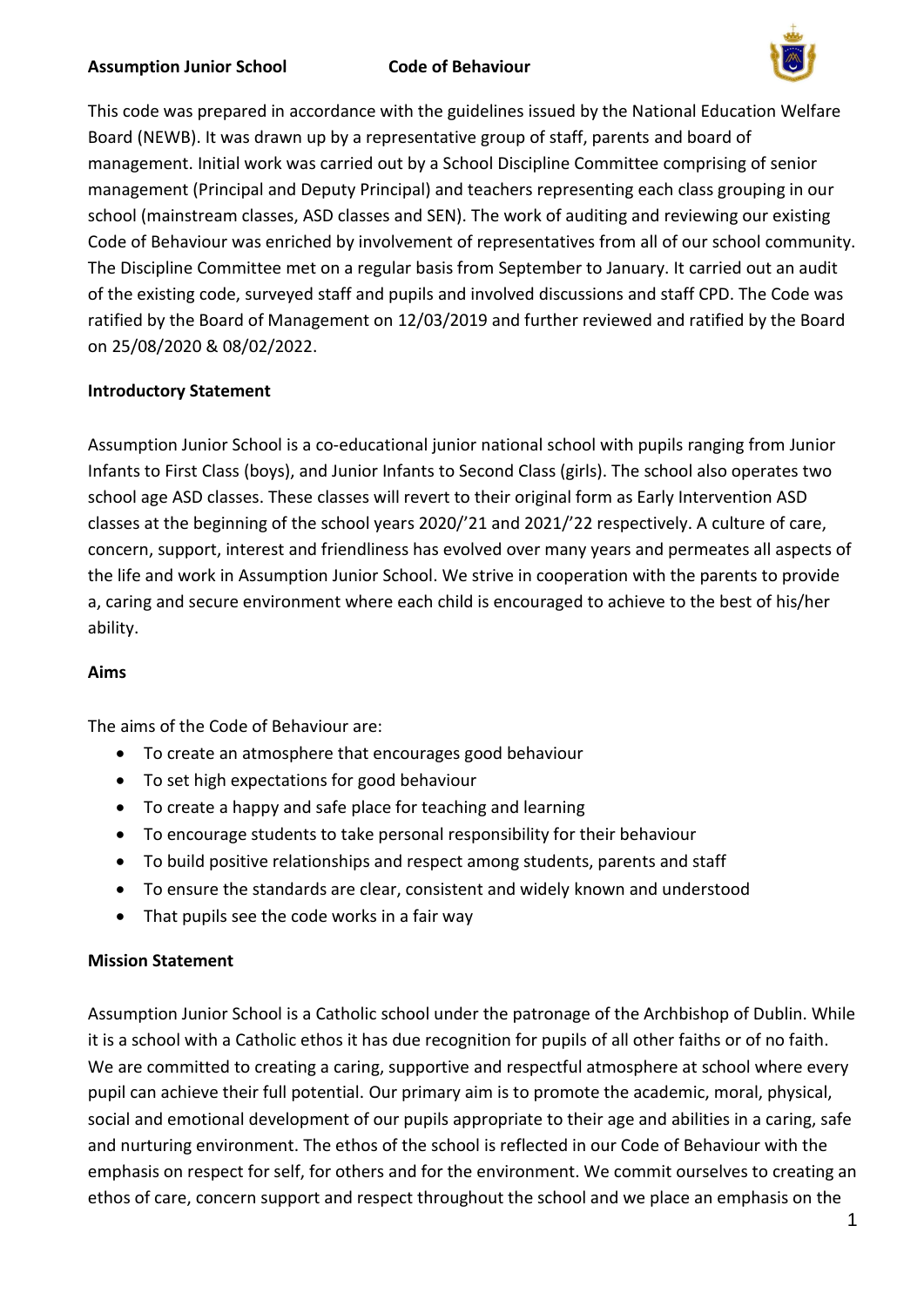

pastoral care of our pupils. We encourage parental involvement and aim to work together in partnership with them to ensure their children have the best educational experiences in our school.

## **Roles and Responsibility**

The responsibility for the implementation of this policy rests with the partners in education i.e. the Board of Management, principal and teaching staff, pupils and the parents/guardians of the pupils in Assumption Junior School.

### **Responsibilities of Board of Management**

- Provide a comfortable, safe environment
- Ratify the Code of Behaviour
- Support the Principal and staff in implementing the code

# **Responsibilities of Principal**

- Promote a positive climate in the school
- Ensure that the Code of Behaviour is implemented in a fair and consistent manner and arrange for review of the Code, as required
- To Chair the Discipline Committee

# **Responsibilities of Teachers**

- Support and implement the school's Code of Behaviour
- Create a safe working environment for each pupil and affirm good work
- Be courteous, consistent and fair
- Keep opportunities for disruptive behaviour to a minimum
- Deal appropriately with misbehaviour
- Keep a record of instances of serious misbehaviour or repeated instances of misbehaviour.
- Provide support for colleagues
- Communicate with parents when necessary and provide reports on matters of mutual concern

#### **Standards of behaviour expected of pupils within the school**

- Follow the Golden Rules
- Do one's best in class
- Attend school regularly and not miss days without good reason
- Arrive on time
- Do not leave during the day without permission
- Respect all school property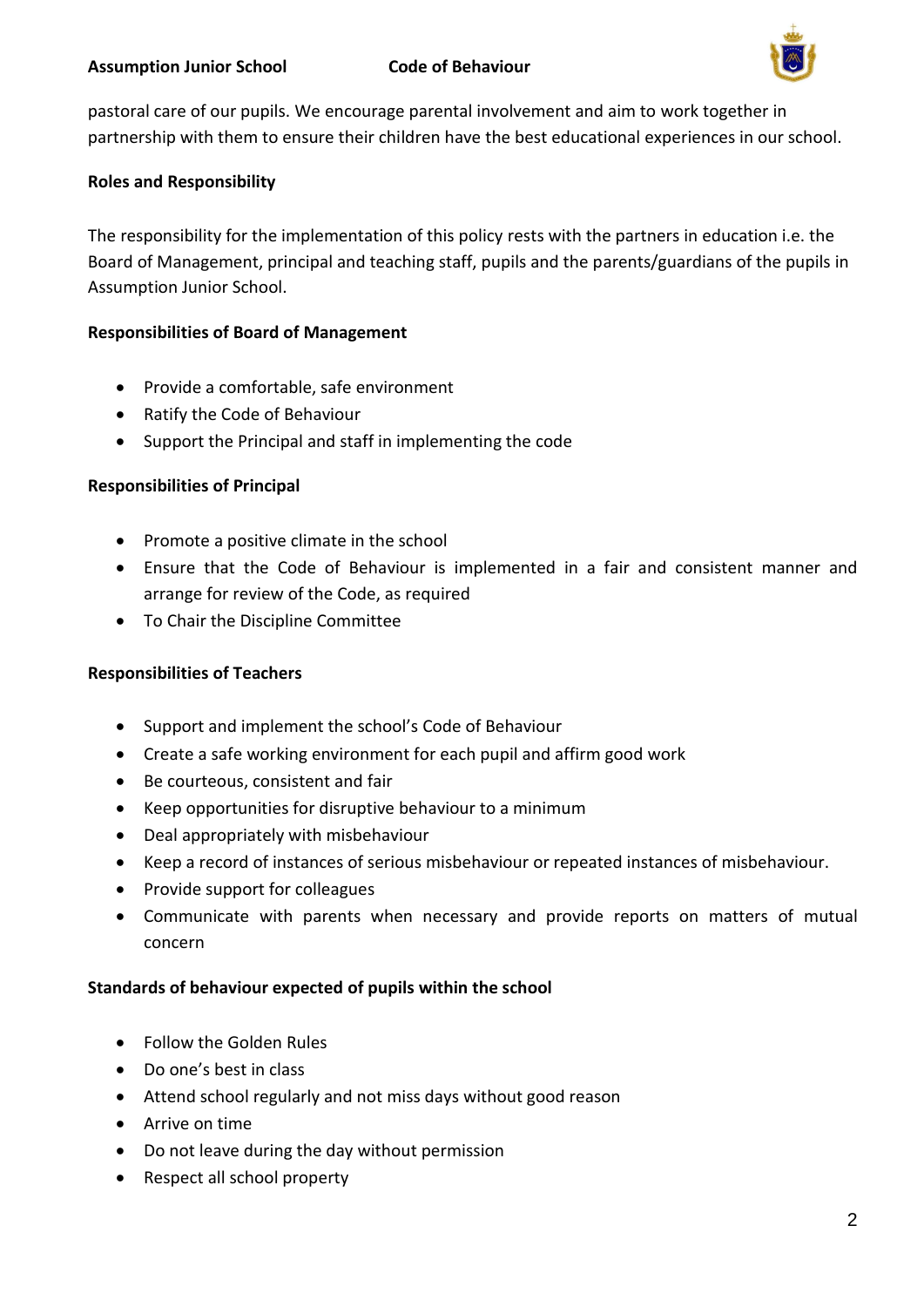

- Wear the school uniform
- Show respect for yourself and others
- Avoid swearing, fighting and name calling
- Listen to messages given and do as requested
- Participate in school activities
- Use respectful ways of resolving difficulties and conflict
- Keep the school tidy and litter-free

# **Responsibilities of Parents/Guardians**

Schools need the support of parents regarding good behaviour and discipline. Parents can help their children in the following ways:

- Parents/Guardians must confirm in writing that the Code of Behaviour is acceptable to them and that they will make all reasonable efforts to ensure compliance with such Code by the child and themselves.
- Parents should provide their children with positive models of behaviour.
- Children need boundaries and rules about behaviour. Talk to your child about Golden Rules. They help make the school a safe place where everyone can learn, and nobody feels left out or threatened.
- Ensure that your child attends school regularly and on time.
- Be interested in, support and encourage your child's school-work and homework.
- Co-operate with teachers in instances where your child's behaviour is causing difficulties for others.
- Ensure the school has up to date contact information for parents / guardians.
- Ensure an ordered, structured day for your child with regular meal-times and bed times.
- Check your child has all their needs for class i.e. books, copies etc.
- Share information with the school in relation to any problems which may affect your child's progress / behaviour.
- Behave in a respectful manner.
- Respect school staff and other pupils by making appointments to speak to teachers outside of class time and not interrupting class time.
- Ensure that any criminal or deliberate damage caused by a child is paid for by the parents.
- Ensure that they are contactable by the school at all times during the school day and that they return missed calls from the school.
- Parents will not discuss other parents or children in the school yard. If a parent has an issue with another child, they should bring this to the attention of the class teacher.
- Parents will not use bad language in the school or school grounds.
- Parents will adhere to the school protocols around Covid-19.

If a parent fails to adhere to the Code of Behaviour s/he may be asked to leave the school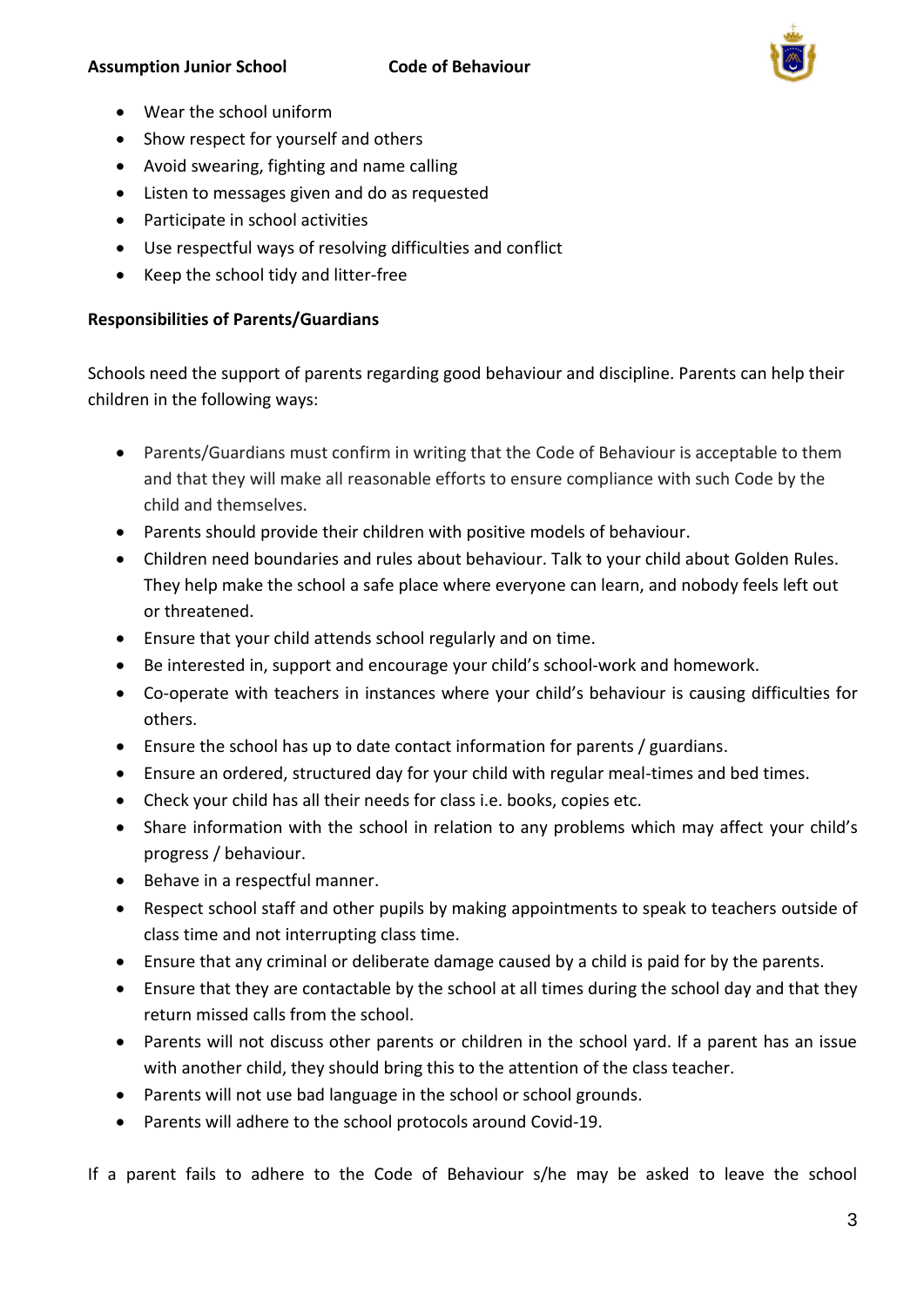

yard/premises.

# **School Rules**

The school's standards of behaviour describe the behaviour expected of all members of the school community, staff and pupils, parents/guardians and visitors. These values are put into practice through simple, clear and consistent school rules and routines which are built on:

- Respect for yourself
- Respect for others
- Respect for your school

The school has six core **Golden Rules** and six **Golden Yard Rules**:

#### **Golden Rules:**

- 1. Have kind hands, kind feet and kind words.
- 2. Stop, look and listen when teacher or another child is speaking.
- 3. Do your work quietly and let others do the same.
- 4. If you want to speak put up your hand and wait quietly.
- 5. Stay in your place and sit quietly and safely.
- 6. Do as teacher asks.

#### **Golden Yard Rules:**

- 1. I stay in my own yard and within the boundary.
- 2. I have kind hands, kind feet and kind words.
- 3. I play safely and fairly.
- 4. I walk to the line when the second bell rings.
- 5. I will stand quietly and safely in my line.
- 6. I will do as teacher asks.

These rules are brought to the attention of the children through the class teachers on a regular basis. Behaviour that does not conform to one or more of these rules can be considered unacceptable. The list of rules may vary slightly from time to time, depending on circumstances and as the need arises. For each rule we have certain expectations, and these are explained and taught to all pupils.

The success of the school's Code of Behaviour depends on consistency in the implementation of these rules. This will be achieved as follows:

- Teaching of the school rules
- Rewards and incentives for keeping the rules
- Prevention strategies
- Sanctions for breaking the rules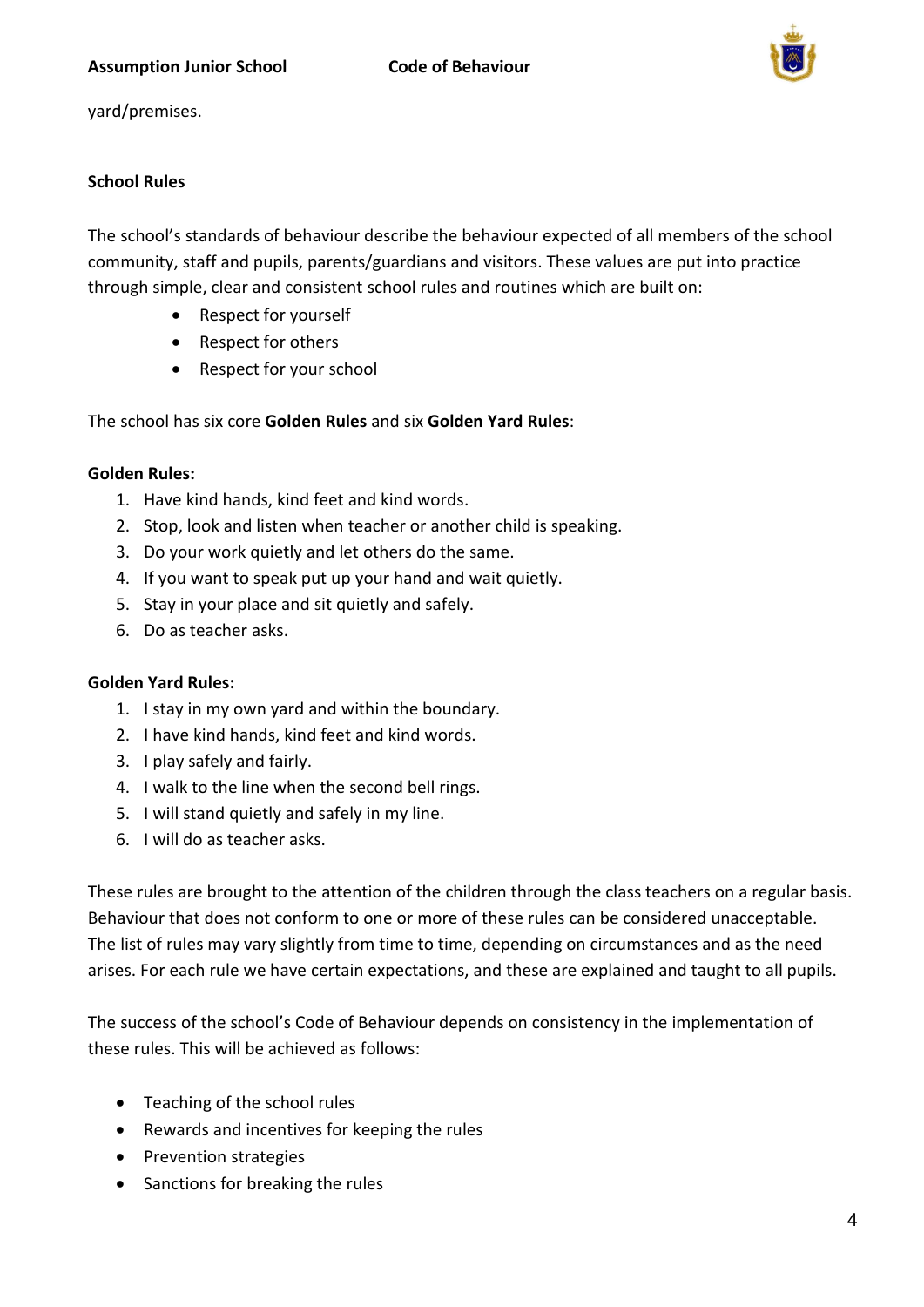

- Modelling the standards
- Ensuring that students with special needs understand what is expected of them

# **Promotion of the School Rules**

All pupils are taught the School Rules when they start in Junior Infants and they are revised consistently throughout their remaining years in the school. Parents are given a copy of the rules when they enrol their child, and they are expected to talk to their children about the rules and to encourage their children to keep them.

Individual rules will be highlighted at regular periods through the school newsletter and at assembly.

The School Rules are promoted through the entire school community as follows:

# • **Star of the Week Awards**

School Rules can be reinforced during the weekly *Star of the Week* awards in all classes.

# • **Noticeboards**

The School Rules are displayed prominently in each classroom and on noticeboards throughout the school and yard.

# • **Assembly**

Assembly takes place once a month. It forms a valuable role in our whole school approach to developing self-esteem, promoting positive behaviour and effective discipline. Good work and achievements are highlighted, celebrated and rewarded. The school rules are emphasised and explained. Specific school routines for the classroom and yard are emphasised and explained.

# • **Newsletters to Parents**

A newsletter is sent to home on a monthly basis to inform parents of events taking place in the school. The school rules may be highlighted in the newsletter and parents are encouraged to reinforce these with their children.

# • **Principal's Weekly Memo to Staff**

The Principal sends a weekly information memo to all school staff. Information regarding the Golden Rules will be included in the memo e.g. which rule is of particular focus for that week etc.

# • **PA Announcements**

# • **Parent Information Booklet**

All parents / guardians are provided with a copy of the school's Code of Behaviour before registration as required by Section 23(4) of the Education (welfare) Act 2000. On making an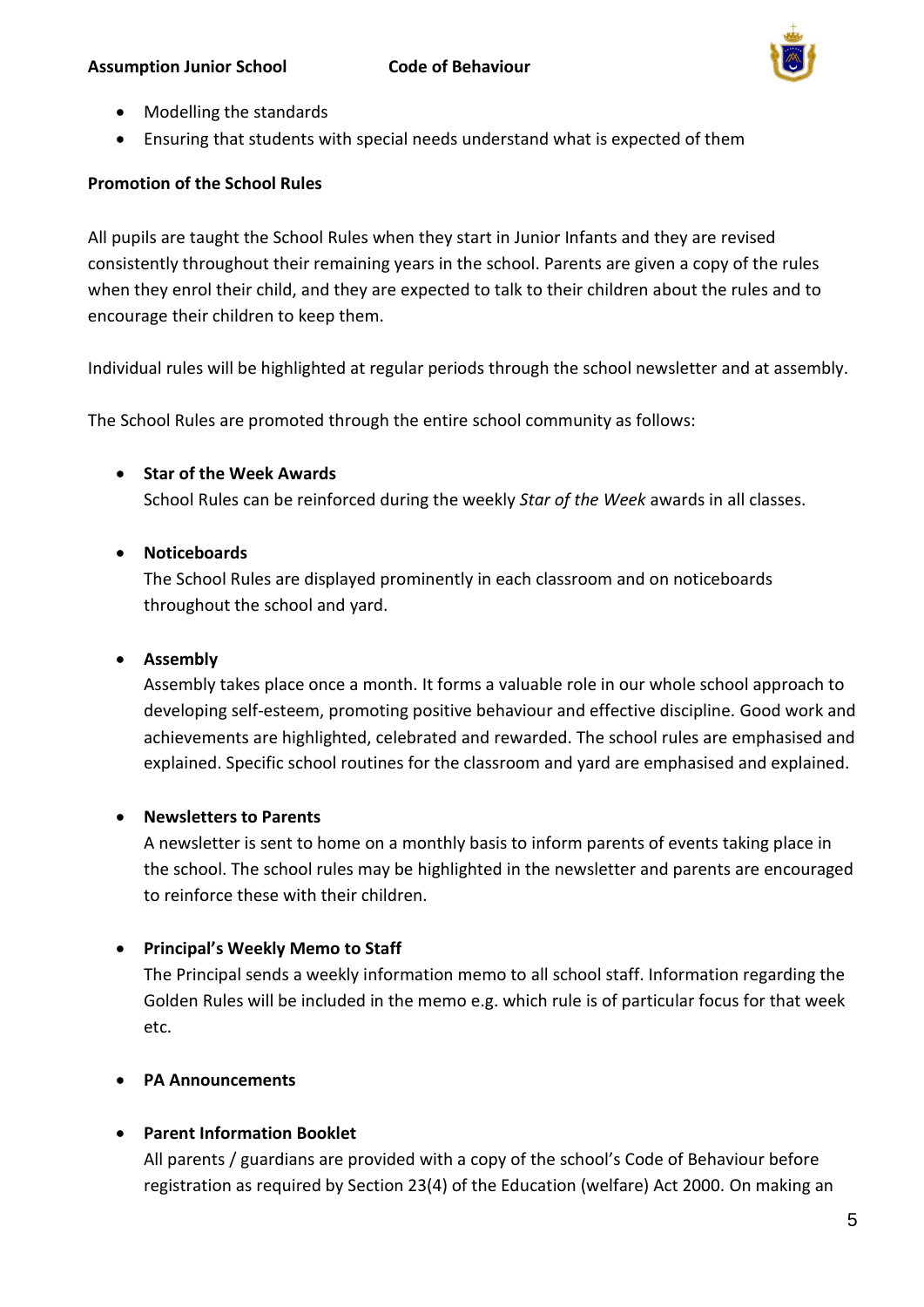

enrolment application parents must sign that they have received, read and agree to abide by the Code of Behaviour. Failure to accept the Code will result in the child not being permitted to enrol in the school.

# **Promoting good behaviour**

Promoting good behaviour is the main goal of our Code of Behaviour. Our reward system acts as a positive reinforcement of good behaviour. Teachers will focus on and praise good behaviour rather than criticising poor behaviour. Teachers use rewards positively – once given, rewards will not be removed subsequently for unacceptable behaviour.

These are used to acknowledge and affirm good behaviour and good work and can consist of:

# **Individual Rewards:**

- Star of the Week
- Green card
- Dojo points
- Jobs
- Stickers

# **Whole Class Rewards**

- Golden time
- DVD
- Extra yard time
- Baking in the staff room
- Raffle
- Extra DEAR time
- Playground
- End of term party

# **Group Rewards within the Class**

- Table of the week
- Dojo points
- Lucky dips
- Jobs
- Points/stars/marbles
- Cushions on chair (for group of the week)
- Golden time

# **Whole School Rewards**

• Star of the week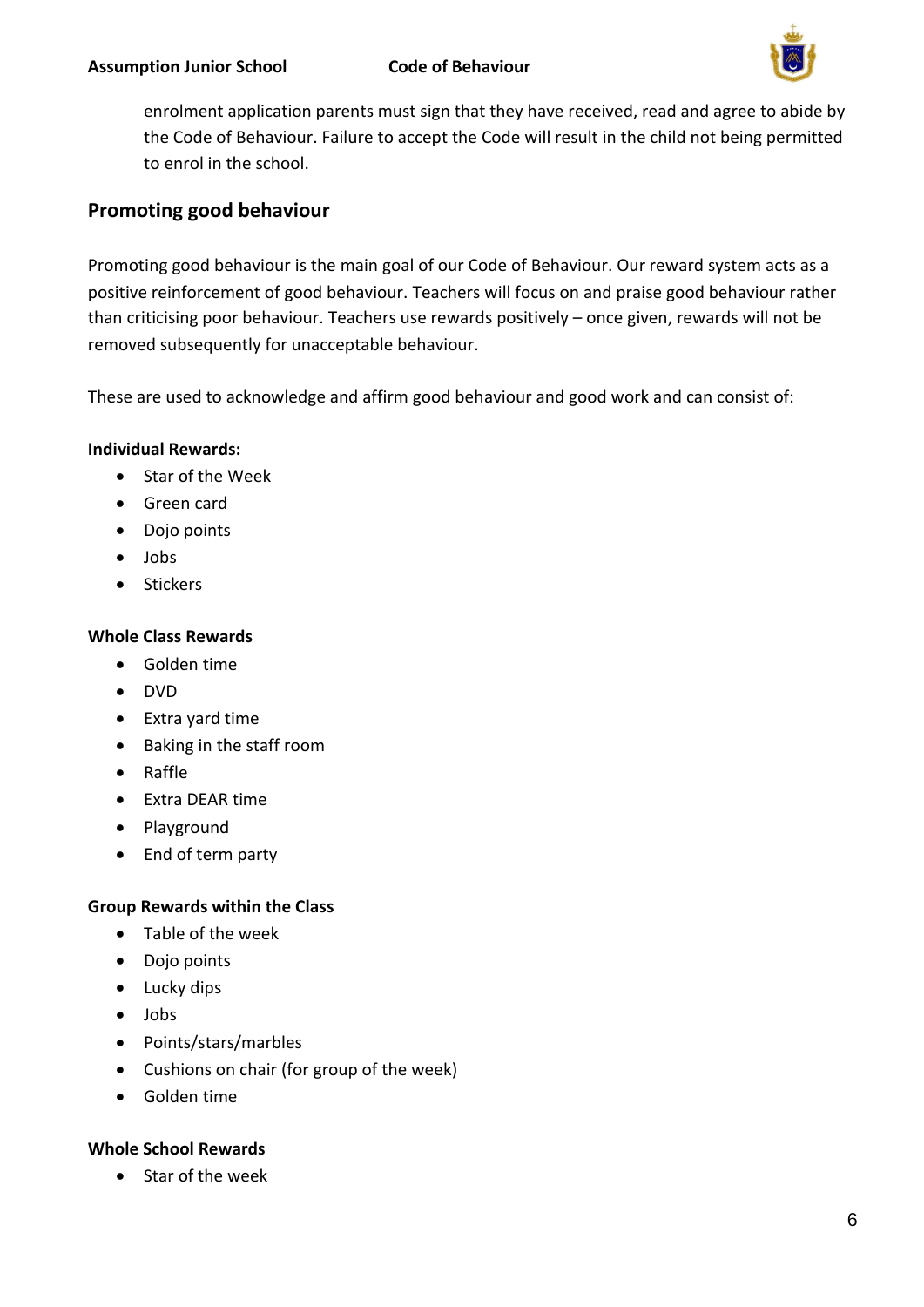

• Trophy for the best line

# **Prevention Strategies**

The most effective methodology in attempting to manage challenging behaviour is to prevent it occurring in the first place. Positive reinforcement of good behaviour leads to better self-discipline and we place a greater emphasis on rewards and incentives than on sanctions. The school's SPHE curriculum is used to support the Code of Behaviour. It aims to help our children develop communication skills, appropriate ways of interacting and behaving, and conflict resolution skills. It also seeks to foster self-esteem and to help children accommodate differences and develop citizenship.

It is important that we keep in mind that the behaviour expected in school may differ significantly from that accepted at home for some children. Recognising this, teachers will teach our pupils strategies that will enable them to meet the school's expectations.

Prevention strategies used in the school may include:

- Circle time
- Organised Games
- Motor Skills Room (Room 7)
- Sensory Room/Playground
- Sensory/Movement Breaks
- Pathways to Prevention
- P.E programme
- Carrying out useful tasks
- Helping in the school garden
- Thinking Chair
- Support team
- Use of Individual Behaviour Plans

# **Additional Supports**

Children with special needs may require assistance in understanding and respecting certain rules. Additional inputs and interventions may also be required to help some pupils manage their behaviour and to prevent them failing educationally. Such interventions could include:

- Referral to another teacher or adult who can work with the student.
- Involving the pastoral care team.
- Individual Behaviour Support Plans may be devised in consultation with parents, class teacher, SEN teachers and SNA. Professional assessments where available may inform and shape the Plan.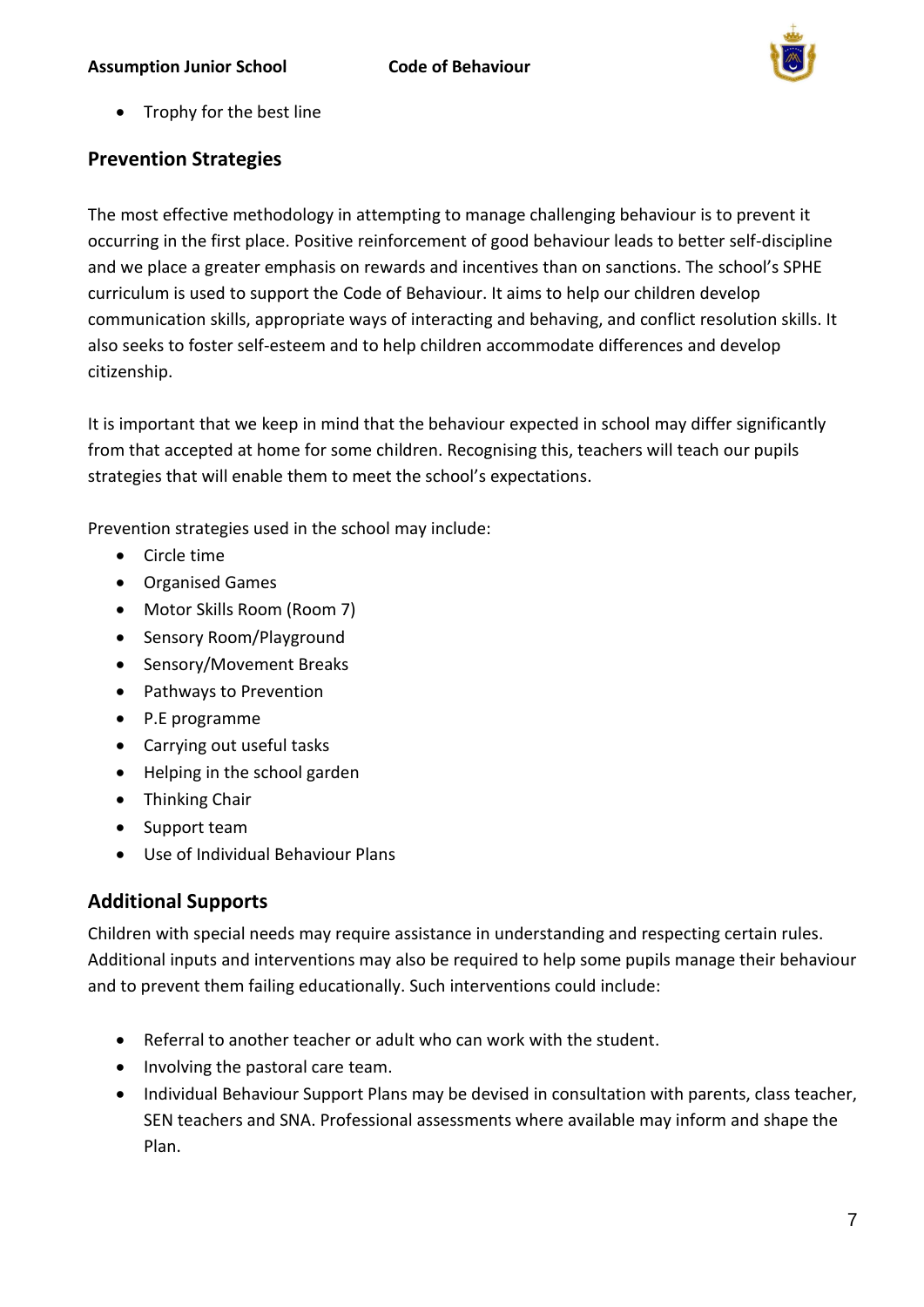

# **Specialised Supports**

A small minority of students may exhibit particularly challenging behaviour. The school, in cooperation with the student's parents will seek to avail of any local services that may assist in responding to the needs of the student. These services could include the National Educational Psychological Services (NEPS), NCSE, Lucena Clinic, Enable Ireland, CAMHS and relevant professional counselling services, etc.

# **Sanctions for Classroom Misbehaviour**

The school strives to solve issues at the lowest level possible. Teachers encourage, support and show pupils how they may be able to resolve issues themselves. Most issues will be resolved at this point. Where sanctions are imposed, they will be graded and reflect the seriousness of the behaviour.

# **Yellow and Red Cards**

The school operates a yellow and red card warning system as follows:

- Yellow cards are given for serious / disruptive misbehaviours.
- Red cards are given for very serious or consistent misbehaviour.
- All warnings are noted in Stamp Books and are sent home to be signed by parents.
- Yellow or red cards may be given for a single incident of misbehaviour.

# **IMMEDIATE YELLOW CARDS GIVEN FOR:**

- Deliberately throwing objects
- Bad/ abusive language or gestures directed towards another person (to be discussed with parents)
- Damage to school property
- Involvement in a fight
- Spitting at someone
- Fighting/hurting someone
- Threatening someone
- Misbehaving in the toilets
- Leaving the classroom without permission
- Loss of stamp book

#### **IMMEDIATE RED CARDS GIVEN FOR**

- Throwing furniture
- Unprovoked physical violence to another person
- Leaving school grounds without permission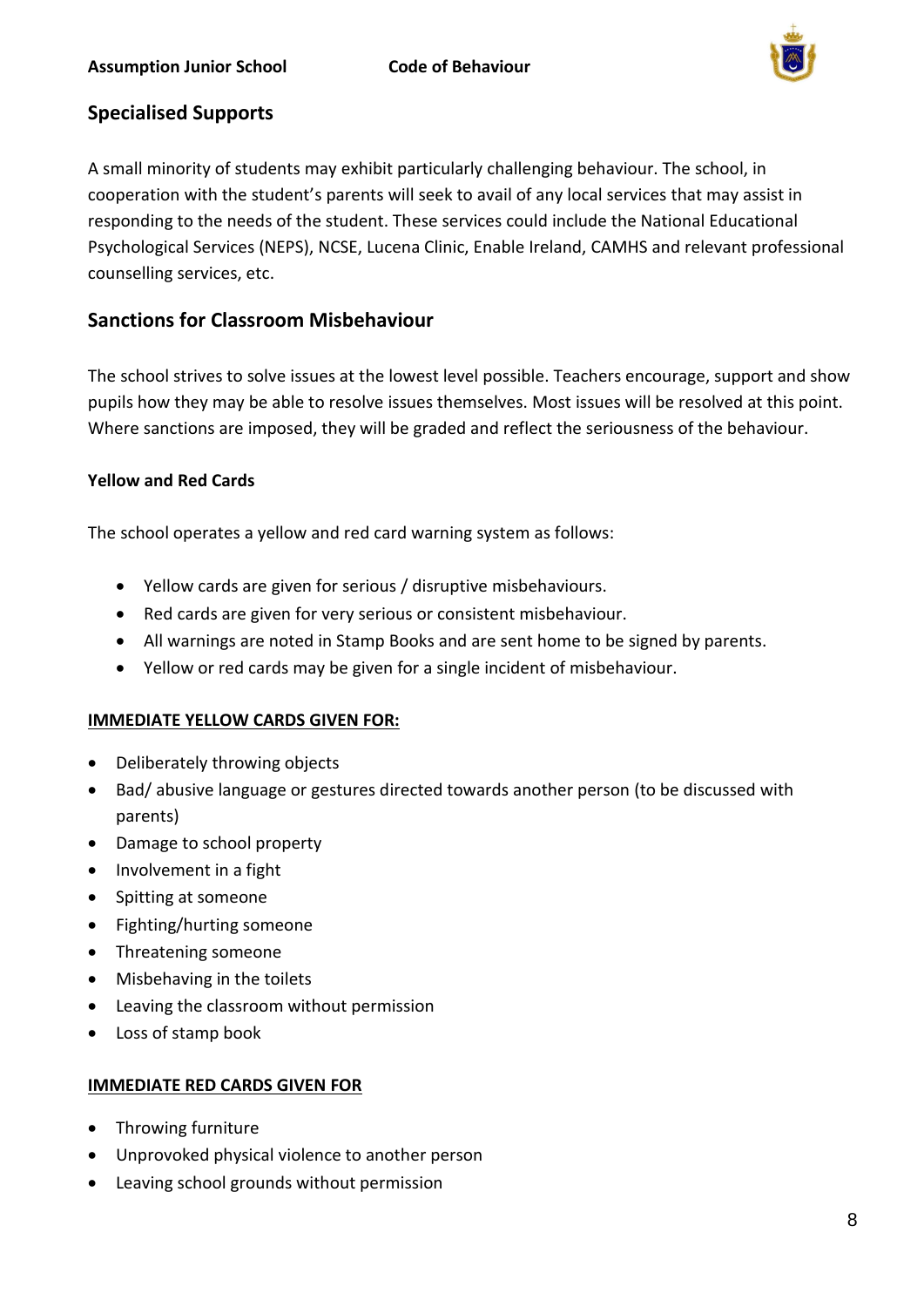

- Use of obscene/abusive language to a member of staff
- Biting
- Gross Insubordination Gross insubordination is a wilful and deliberate failure of a student to obey a school staff member's order/direction which could result in the health and safety of any staff member, pupil or the pupil themselves being put at risk. Gross insubordination towards a staff member will be treated as a Red Card issue.

# **1. Dealing with Minor Issues**

Where issues occur the class teacher may employ any number of strategies to respond to or divert children's inappropriate behaviour in order to prevent it escalating into something more disruptive to learning and more difficult to manage. These strategies may include:

- Gesture / Look / Whisper
- Tactical ignoring
- Carrying out a useful task in the school
- Catch pupils being good
- Rule reminder
- Teaching rule to class or class recitation of the rule
- Expressing disappointment or disapproval or using humour
- Change of place

# **2. Dealing with more Serious Issues**

Disruptive behaviours waste time and impinge on the good order and discipline in the school. When behaviour issues arise that require a sanction either because of the level of disruption, upset or hurt caused, or the persistence of the disruption the following sanctions will be used in a graded system to show disapproval and to discourage such unacceptable behaviour. Deputy Principal/Principal may be involved in investigating incidents which happen in the classroom as necessary.

- 1. **Verbal Warning** The teacher will indicate the behaviour and the rule broken.
- 2. **Warning** Pupil moves their name/picture onto the warning cloud and indicates the behaviour and rule they have broken.
- 3. **Thinking Chair** Pupil spend a defined amount of time in the 'thinking chair' and the teacher discusses with the pupil their behaviour and the rule that they have broken.
- 4. **Yellow Card** Pupil moves their name/picture onto the 'yellow card' cloud and indicates the behaviour and rule that they have broken. The child receives a yellow card and no stamp in their Stamp Book, the teacher writes the date and the rule broken in the yellow box and the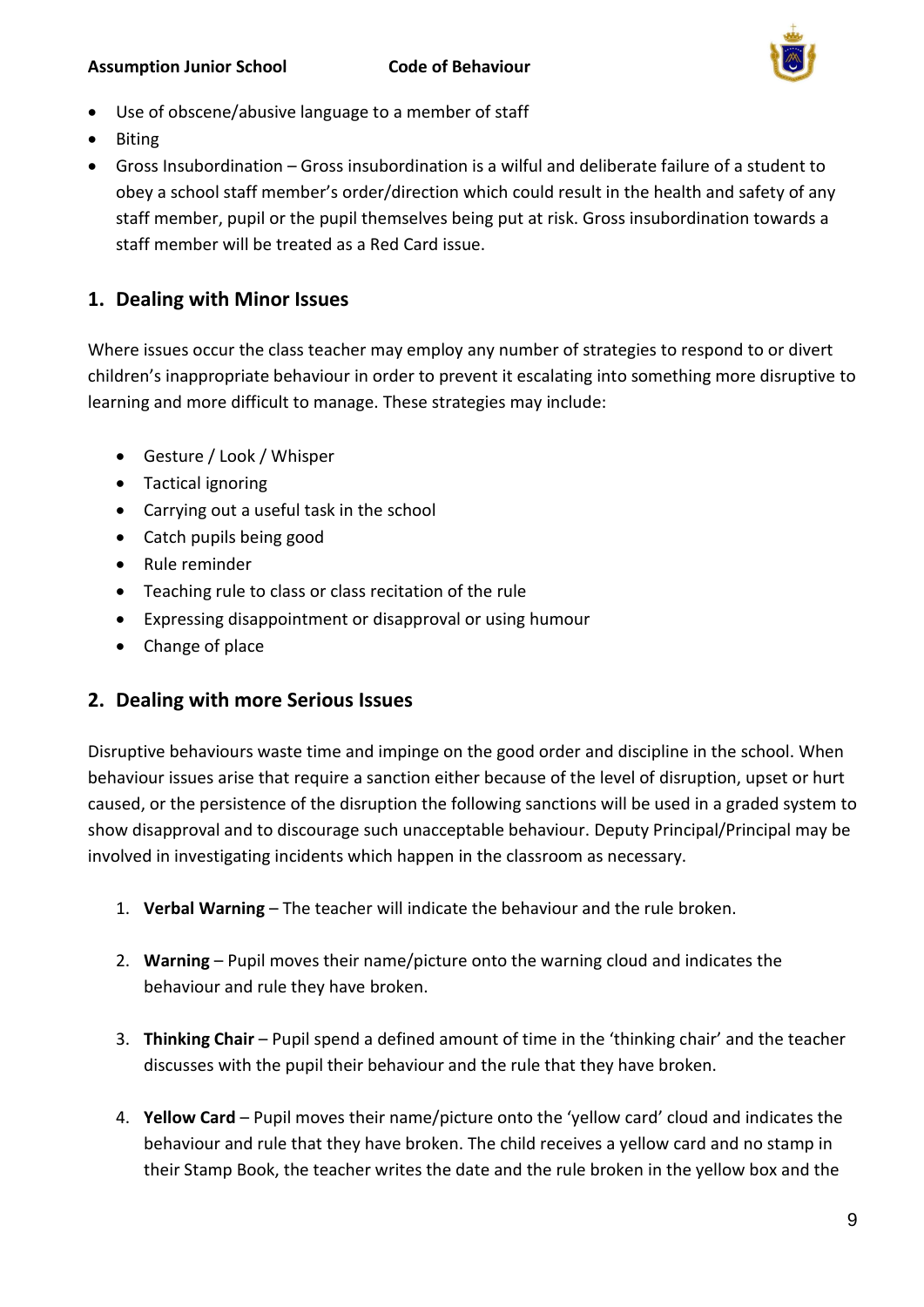

parent has to sign the box. Where a pupil receives 2 yellow cards in any 5-day period the teacher will speak with parents directly.

- 5. **Pupil sent to another Class** Pupil is sent to another class on their corridor/year group and spends time on the 'thinking chair' in that classroom.
- 6. **Red Card** Pupil moves their name/picture onto the 'red card' cloud and indicates the behaviour and rule that they have broken. The child receives a red card and no stamp in their Stamp Book, the teacher writes the date and the rule broken in the red box and the parent has to sign the box. The child is sent to the principal's office and parents are contacted. A meeting held with Principal/Deputy Principal and class teacher if necessary. Where a pupil gets 3 yellow cards in any 5-day period the pupil is sent to the deputy principal / principal and gets a red card.
- 7. **Suspension**
- 8. **Expulsion**

# **Sanctions for Break Times and School Yard**

The school yard is always supervised during breaks and the teachers in charge deal with problems that arise during yard time. The teacher records yard incidents in the Yard Book which is checked by their Class Teacher and Principal if deemed necessary. Appropriate sanctions can be decided.

The emphasis is on promoting good behaviour. The yard rules are taught to pupils at the start of each school year and pupils are reminded of them:

# **Yard Rules and Routines**

- 1. Pupils must always obey the supervising adults when out on the yard.
- 2. Pupils must respect teachers, SNAs and fellow pupils by not using violence at any time.
- 3. Pupils must not use bad, rude, abusive language to teachers, SNAs or other pupils.
- 4. Pupils are not allowed to go into the school at yard time unless accompanied by a teacher or SNA or have been given permission to by a teacher.
- 5. In the morning pupils should line up in their class lines at their assigned room numbers under the supervision of a parent or guardian.
- 6. At the end of yard time pupils must crouch down on the first bell and walk safely to their lines on hearing the second bell.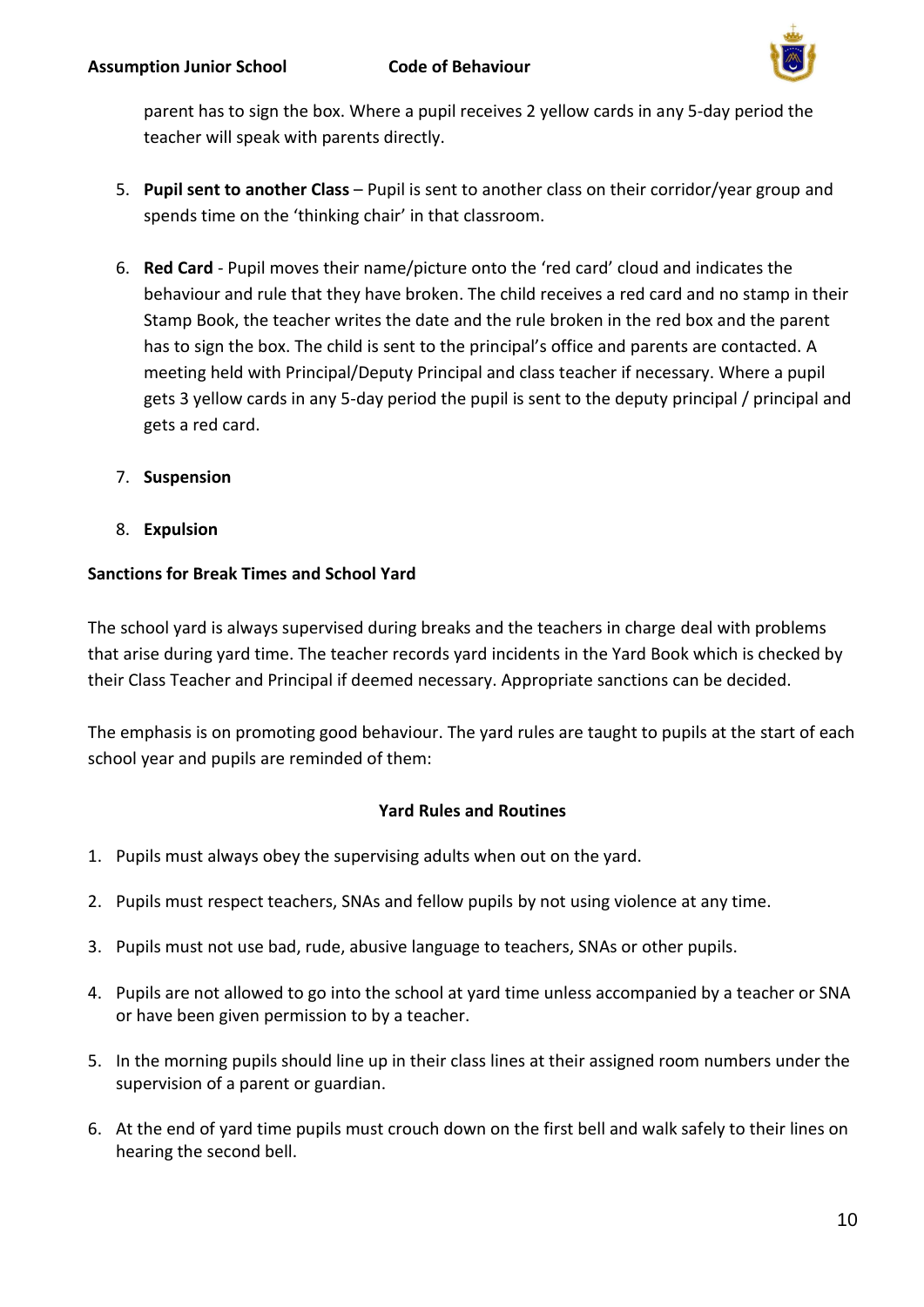

- 7. When asked to by a supervising adult, pupils must go to the Thinking Wall for thinking time if necessary.
- 8. Pupils must stay in their own yard area.
- 9. Pupils must walk safely to their lines.
- 10. Pupils must line up in a quiet and orderly fashion.

# **1. Dealing with Minor Issues**

For minor misbehaviour in the yard the following graded sanctions will apply:

- 1. Verbal Warning Remind child of Golden Rules
- 2. Send child to the Thinking Wall for an appropriate time depending on misbehaviour
	- a. Name in Yard Book to be followed up by Class Teacher and Principal if needed
- 3. Yellow Card given to the child for repeated offences (See list below)

# **2. Dealing with Serious Issues**

- 1. Red Card given to child for serious misbehaviour. The child will be brought to the office after yard time to wait for the Principal (See list below)
- 2. Behaviour recorded in Yard Book and followed up by Class Teacher and Principal
- 3. Appropriate sanctions will be given, and parents will be informed

# **Yellow Card for:**

- Deliberately throwing objects
- Bad/ abusive language or gestures directed towards another person
- Damage to school property
- Involvement in a fight
- Spitting at someone
- Fighting/ hurting someone
- Threatening someone
- Misbehaving in the toilets
- Leaving the yard without permission

# **Red Card for:**

- Unprovoked serious physical violence to another person
- Leaving school grounds without permission
- Use of obscene/ abusive language to a member of staff and fellow pupils
- Biting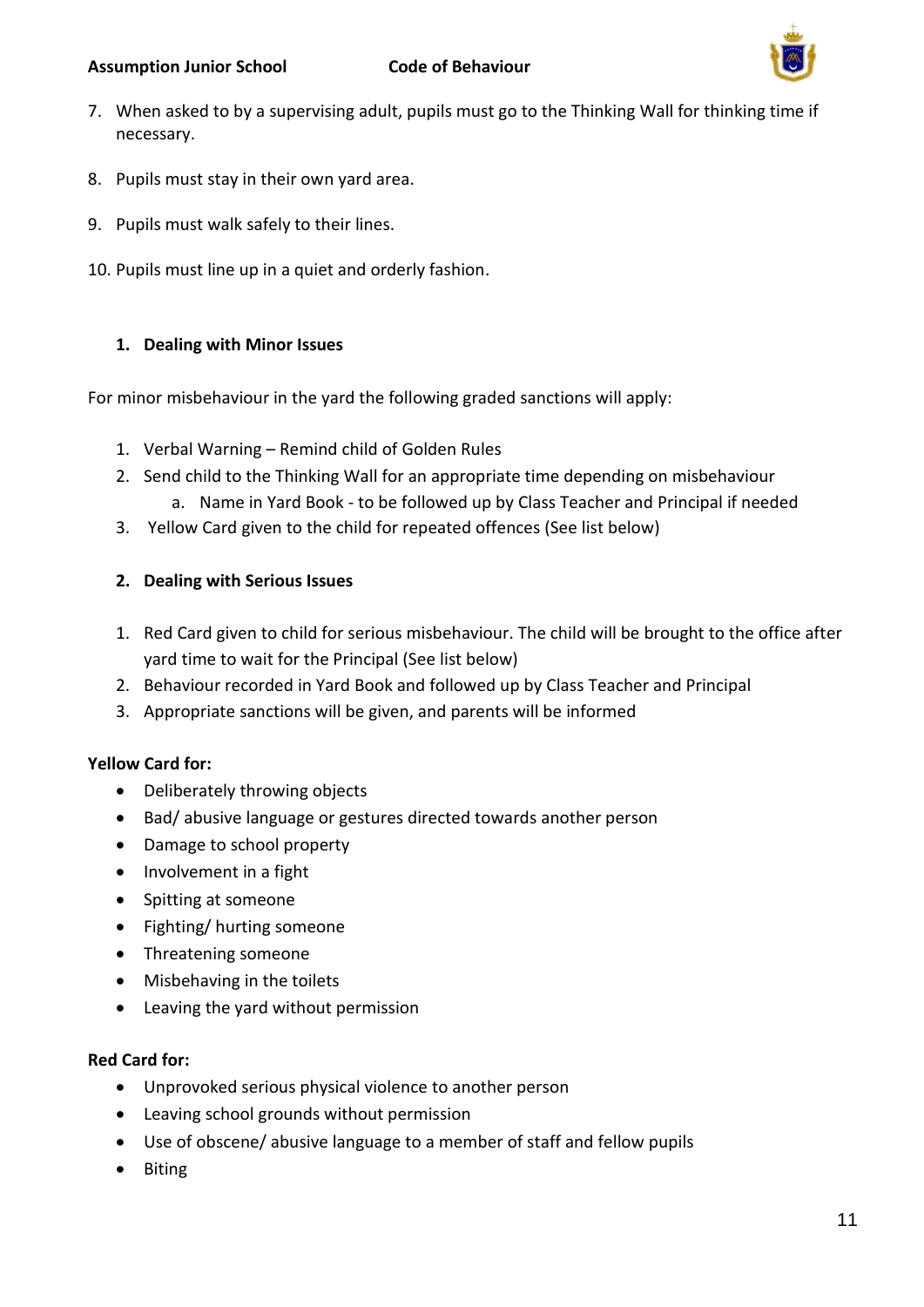

Red card = Possible Suspension. The child must sit outside the school office under the supervision of the Principal.

The following actions may also be taken:

• **Taken Off Yard** - If necessary, for health and safety reasons the pupil will be removed from the yard immediately.

# **A single incident of misbehaviour may be grounds for suspension.**

- For repeated serious misbehaviour on the yard arrangements may be made for the pupil.
- Yellow and red cards may be given for a single incident of misbehaviour.

# **School Trips and Outings**

Pupil's behaviour on tours will comply with the standard set down in the school's code of behaviour. Where it is felt that a child's conduct would pose a safety risk or inhibit the educational benefit for self or others, the school management reserves the right to refuse the child permission to travel on school trips / tours / outings. Parents will be advised of this in advance.

# **Mobile Phones and other Smart Devices (tablets, smart watches, cameras etc. This list is not exhaustive)**

Pupils are not permitted to bring mobile phones or any other smart devices, watches, cameras or recording equipment to school under any circumstances. Should a member of staff become aware that a pupil is in possession of any such device it will be taken from them and left in the school office. The device will only be returned to the child's parent who must not allow the child to bring it to school again. This is in order to protect our pupils in line with our Child Safeguarding responsibilities and to protect our pupils and staff in line with our GDPR responsibilities. Neither the board of management nor any other person or entity will have any liability in respect of any damage to devices taken from pupils and left in the school office.

# **Suspension**

The decision to suspend a pupil requires serious grounds such as:

- The pupil has engaged in repeated instances of misbehaviour and there has been no improvement.
- The pupil's behaviour has had a serious detrimental effect on the education of other students.
- The pupil's continued presence in the school currently constitutes a threat to safety.
- The pupil is responsible for serious damage to property.

A single incident of serious misbehaviour may be grounds for suspension. Serious misbehaviour is defined as any behaviour or acts that would endanger the health and safety of others in the school and/or are in violation of the law.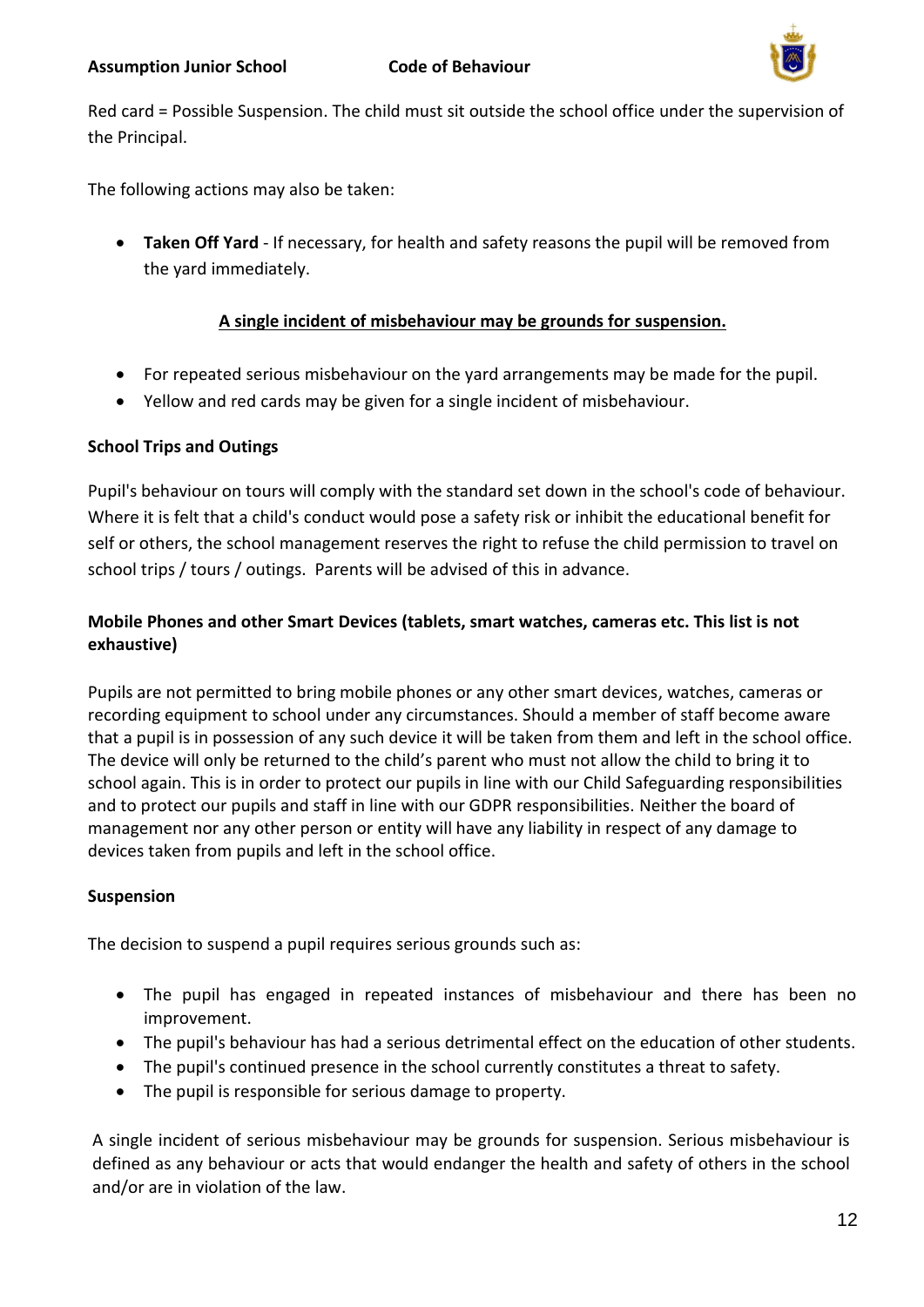

Suspension allows staff and the pupil time to reflect and gives the staff an opportunity to plan ways to help the pupil change unacceptable behaviour. Students will not be suspended for longer than three days, unless more time is needed to fulfil a particular objective to assist the student.

Suspension is defined as follows: 'requiring the student to absent himself/herself from the school for a specified, limited period of school days'. (*Developing A Code of Behaviour: Guidelines for Schools, National Educational Welfare)*

# **Board Authority to Suspend**

The Board of Management of Assumption Junior School has formally and in writing delegated the authority to impose an Immediate Suspension to the Principal Teacher. An Immediate Suspension may be for a period of one to three school days depending on the severity of the specific behaviour. In exceptional circumstances and with the approval of the Chairperson of the Board the suspension may be for a longer period but in any event will not exceed 5 school days.

Furthermore, the Board of Management has formally and in writing delegated to the Principal Teacher the authority to impose an Automatic Suspension for named behaviours detailed in this policy. An Automatic Suspension may be for a period of one to three school days depending on the severity of the specific behaviour. In exceptional circumstances and with the approval of the Chairperson of the Board the suspension may be for a longer period but in any event will not exceed 5 school days.

The Board retains its authority to suspend a student in all other cases/circumstances.

# **Immediate Suspension and Automatic Suspension**

An Immediate Suspension will be deemed to be necessary where, after a preliminary investigation, the Principal reaches the determination that the continued presence of the pupil in the school at the time would represent a serious threat to the safety and well-being of pupils or staff of the school. An Automatic Suspension is a suspension imposed for named behaviours. The Board of Management of Assumption Junior School, having given due consideration to its duty of care as prescribed by Health & Safety Legislation, has determined that the following named behaviours will incur Automatic Suspension as a sanction:

- Physical assault/violence resulting in bodily harm to a pupil or member of staff/coaches/visitors to school
- Acts of violence resulting in serious damage to school property
- Gross Insubordination

Parent(s)/Guardian(s) will be informed of an Immediate or Automatic Suspension by telephone, and arrangements will be made with them for the pupil to be collected. In no circumstance will a student be sent home from school prior to his/her parent(s)/guardian(s) being notified. Formal written notification of the suspension will be given to the parent on collection of the child. Such a notification will detail:

- The duration of the suspension and the dates on which the suspension will begin and end
- The reasons for the suspension
- Any study programme to be followed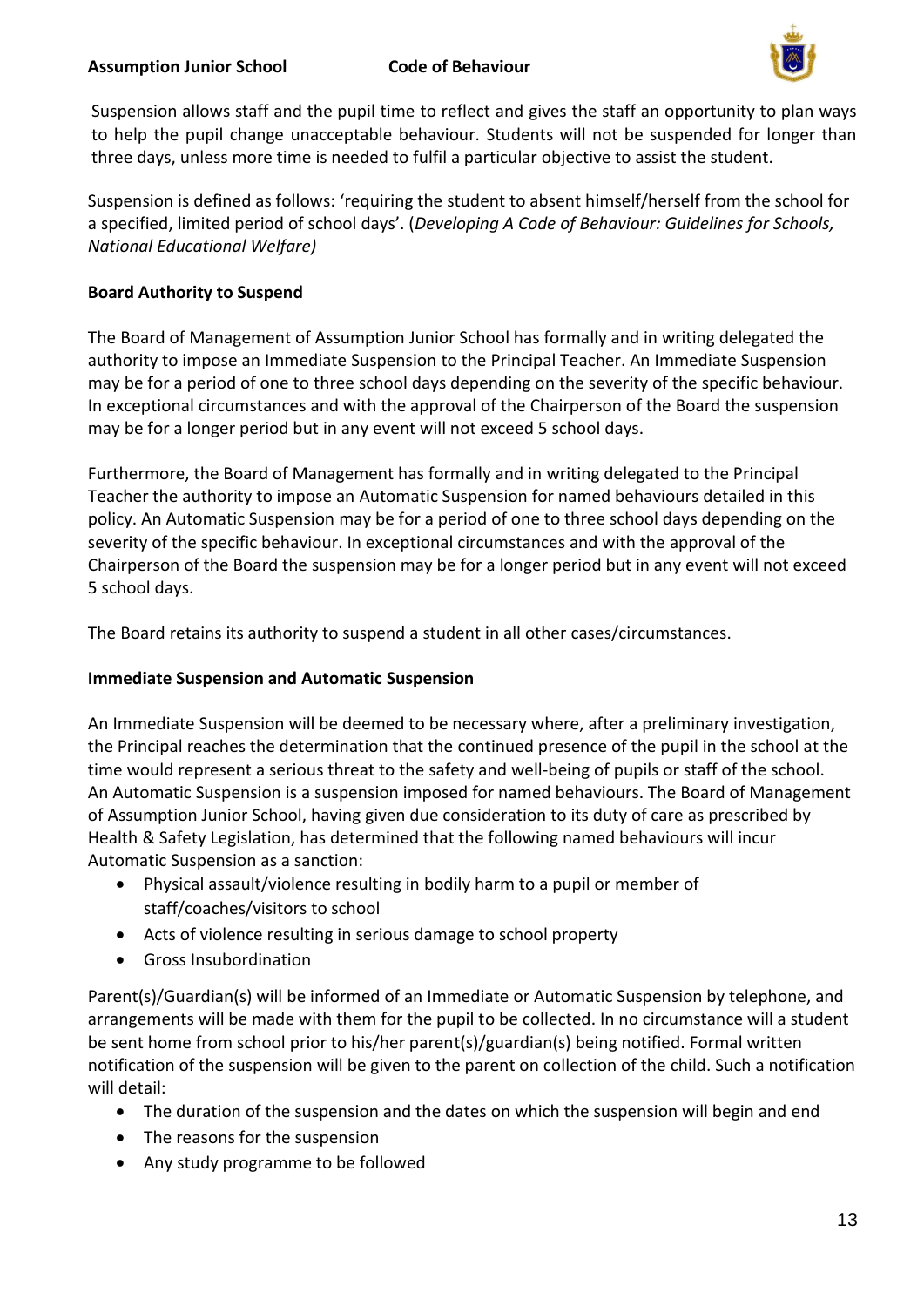

- The arrangements for returning to school, including any commitments to be entered by the pupil and the parent(s)/guardian(s)
- Any further consequences/sanctions

The Board of Management acknowledges that the decision to impose either an Immediate or Automatic Suspension does not remove the duty to follow due process and fair procedures. Interviews will be conducted with the pupil in question, other pupils if relevant, staff and the parents of the pupil if possible. This investigation will be carried out prior to the sanction being handed down except in exceptional circumstances.

In exceptional circumstances a formal investigation will be completed no later than 2 school days after the incident. The Principal will carry out the investigation unless she is the victim of the misbehaviour in question. In these circumstances the Deputy Principal will carry out the investigation. The Principal/Deputy Principal will report their findings to the Board of Management which will invite the pupil and his/her parent(s)/guardian(s) to a meeting to discuss:

- The circumstances surrounding the suspension
- Interventions to prevent a reoccurrence of such misconduct
- Consequences of the action which lead to the suspension

The Board of Management of Assumption Junior School acknowledges the fundamental importance of impartiality in the investigation process. In this regard the following undertaking is given: No person with a vested interest or personal involvement in the matter will be involved in the organisation or implementation of the investigation procedure.

In the event that a pupil is suspended for a period of 6 consecutive days or more the school will inform the Túsla Educational Welfare Officer who is assigned to the school.

# **Procedures in Respect of Other Suspensions**

In cases other than those of Immediate or Automatic Suspension the following procedures will apply: Where a preliminary assessment of the fact confirms serious misbehaviour that could warrant suspension, the Principal will initiate a formal investigation of the matter. The following procedures will be observed:

A written letter containing the following information will issue to parent(s)/guardian(s) containing:

- Details of the alleged misbehaviour
- Details of the impending investigation process
- Notification that the allegation could result in suspension
- An invitation to a meeting, to be scheduled no later than 5 school days from the date of the letter, where parent(s)/guardian(s) are provided with an opportunity to respond before a decision is made or a sanction imposed
- Consequences and sanctions

We acknowledge the fundamental importance of impartiality in the investigation and decisionmaking process. In this regard the following undertakings are given:

• No person with a vested interest or personal involvement in the matter will be involved in the organisation or implementation of the investigation procedure, nor will such a person be involved in the decision-making process.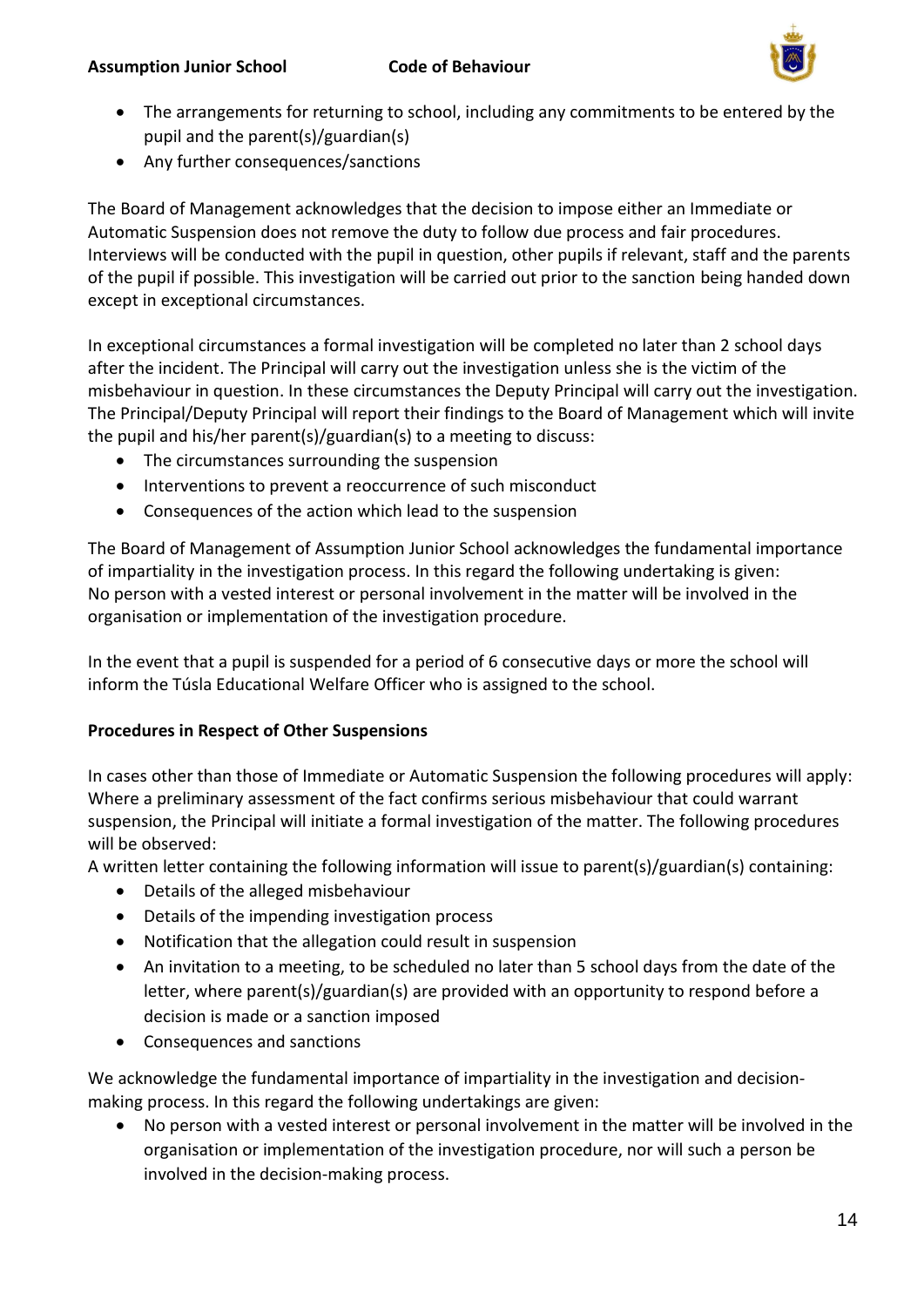

• The person(s) involved in the investigation process will on presentation of a full report of the facts absent himself/herself/themselves from the decision-making process.

Where a decision to suspend has been made the Chairperson of the Board of Management will provide written notification to the parent(s)/guardian(s) and the pupil of the decision. The letter will confirm:

- The duration of the suspension and the dates on which the suspension will begin and end
- The reasons for the suspension
- Any study programme to be followed
- The arrangements for returning to school, including any commitments to be entered into by the pupil and the parent(s)/guardian(s)
- The provision for an appeal to the Board of Management

Where a suspension brings the total number of days for which the pupil has been suspended in the current school year to twenty days the parent(s)/guardian(s) will be informed of their right to appeal to the Secretary General of the Department of Education and Science under Section 29 or the Education Act 1998 and will be provided with information on the submission of such an appeal.

### **Expulsion**

In extreme cases and when all possible avenues of discussion, negotiation and mediation open to us have been exhausted, as a last resort it may be deemed necessary for the Board of Management to expel a pupil from the school in accordance with Section 23 of the Educational Welfare Act, 2000.

Prior to this, the school will have taken significant steps to address the misbehaviour, such as:

- Meeting with parents and the student to try to find ways to help the student change his/ her behaviour.
- Ensure the student understands the consequences of their behaviour, if it persists.
- Ensuring all other possible options have been tried
- Seek the assistance of support agencies, such as the N.E.P.S, H.S.E. Community Services, Student and Adolescent Mental Health Services, National Behavioural Support Services and National Council for Special Education, if appropriate

The decision to expel a student requires serious grounds such as:

- The student's behaviour has had a serious detrimental effect on the education of other students
- The student's continued presence in the school currently constitutes a threat to safety
- The student is responsible for serious damage to property

While these are similar to the grounds for suspension, factors such as persistence and seriousness of the behaviour as well as a belief the school has exhausted all possibilities for changing the student's behaviour will influence the decision of the Board to expel a student.

# **Definition of Expulsion**:

'A student is expelled from a school when a Board of Management makes a decision to permanently exclude him/her from the school, having complied with the provisions of section 24 of the Education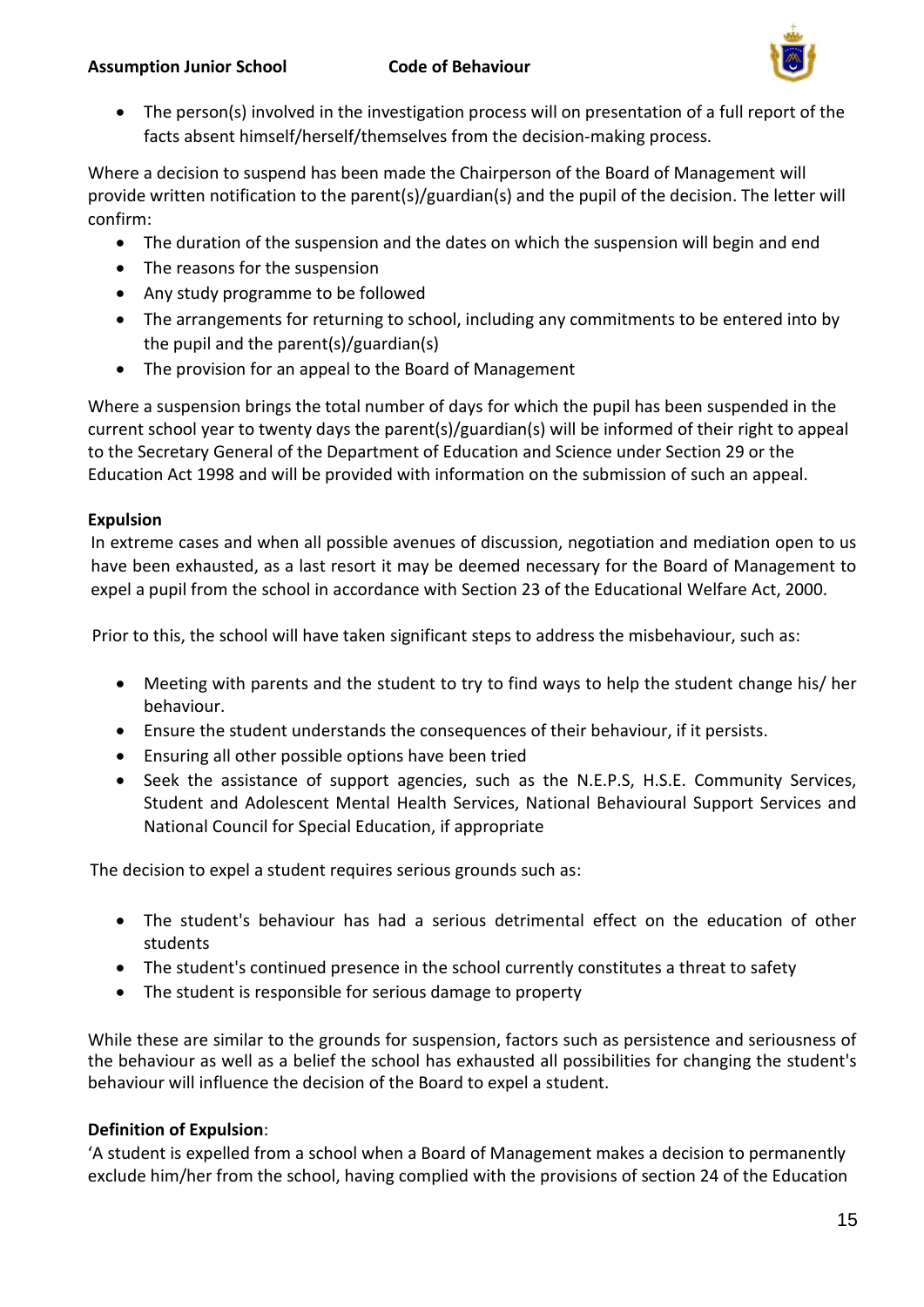

(Welfare) Act 2000.' *(Developing A Code of Behaviour: Guidelines for Schools, National Educational Welfare Board*)

# **Authority to Expel**

The authority to expel a pupil is reserved by the Board of Management.

# **Procedures in Respect of Expulsion**

Where a preliminary assessment of the facts confirms serious misbehaviour that could warrant expulsion the following procedures will apply:

- a) A detailed investigation will be carried out under the direction of the Principal (or a Nominee of the Board if required) As part of the investigation a written letter containing the following information will issue to parent(s)/guardian(s):
	- details of the alleged misbehaviour
	- details of the impending investigation process
	- notification that the allegation could result in expulsion
	- An invitation to a meeting, to be scheduled no later than 5 school days from the date of the letter, where parent(s)/guardian(s) are provided with an opportunity to respond
- b) The Principal (or BoM nominee) will make a recommendation to the Board of Management Where the Principal (or nominee) forms a view, based on the investigation of the alleged misbehaviour, that expulsion may be warranted, the Principal (or nominee) makes a recommendation to the Board of Management to consider expulsion. In this event the Principal (or nominee) will:
	- inform the parent(s)/guardian(s) that the Board of Management is being asked to consider expulsion
	- ensure that parent(s)/guardians have records of:
		- $\circ$  the allegations against the student
		- o the investigation
		- o written notice of the grounds on which the Board of Management is being asked to consider expulsion
		- provide the Board of Management with the same comprehensive records as are given to parent(s)/guardian(s)
- c) If, having considered the Principal's report, the Board of Management decides to consider expelling a student a hearing will be scheduled.

The parent(s)/guardian(s) will be notified in writing

- as to the date, location and time of the hearing
- of their right to make a written and oral submission to the Board of Management
- that they may if they so choose be accompanied at the hearing
- The Board of Management undertakes that the timing of such written notification will ensure that parent(s)/guardian(s) have enough notice to allow them to prepare for the hearing

In respect of the expulsion hearing the Board gives an undertaking that:

• the meeting will be properly conducted in accordance with Board procedures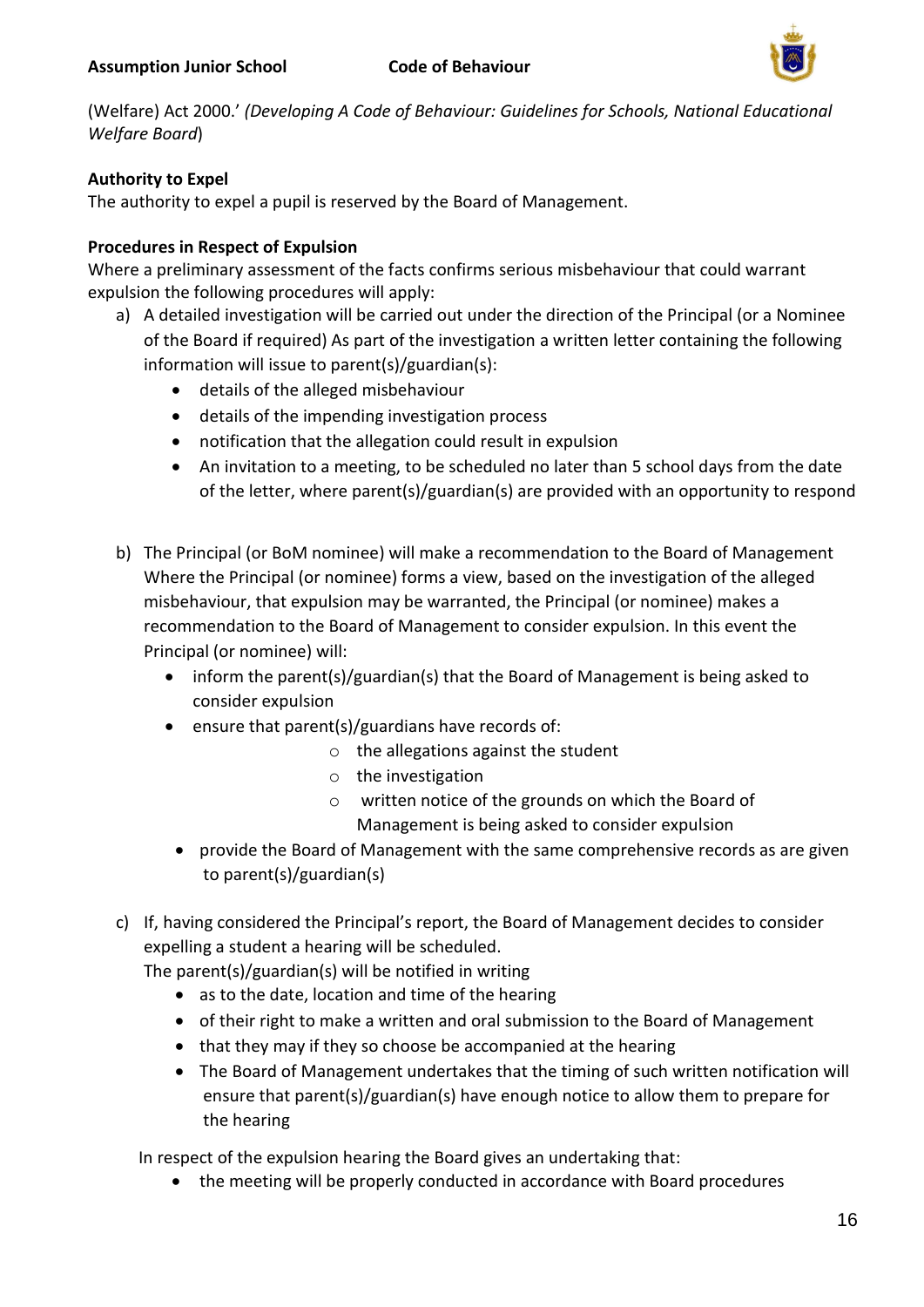

- the principal (or BoM nominee) and parent(s)/guardian(s) will present their case to the Board in each other's presence
- each party will be given the opportunity to directly question the evidence of the other party
- the parent(s)/guardian(s) may make a case for a lesser sanction if they so choose
- d) Board of Management Deliberations & Actions: Following the hearing where the Board of Management, having considered all the facts of the case, is of the opinion that the pupil should be expelled the Board
	- Will notify the Educational Welfare Officer in writing by registered post of its opinion, and the reasons for this opinion
	- Will not expel the student before the passage of 20 school days from the date on which the Educational Welfare Officer receives this written notification
	- Will in writing notify the parent(s)/guardian(s) of their decision and inform them that the Educational Welfare Officer is being contacted
	- Will be represented at the consultation to be organized by the Educational Welfare **Officer**
	- Will suspend the student, if it is deemed likely that the continued presence of the student during this time will seriously disrupt the learning of others, or represent a threat to the safety of other pupils or staff
- e) Confirmation of the Decision to Expel: Where the twenty-day period following notification to the Educational Welfare Officer has elapsed, and where the Board of Management remains of the view that the student should be expelled, the Board of Management will formally confirm the decision to expel. Parent(s)/guardian(s) will be notified in writing that the expulsion will now proceed. They will also be informed of their right to appeal to the Secretary General of the Department of Education and Science under Section 29 or the Education Act 1998 and will be provided with information on the submission of such an appeal.

The Board of Management of Assumption Junior School acknowledges the fundamental importance of impartiality in the investigation and decision-making process. In this regard the following undertakings are given:

- No person with a vested interest or personal involvement in the matter will be involved in the organisation or implementation of the investigation procedure, nor will such a person be involved in the decision-making process.
- The person(s) involved in the investigation process will on presentation of a full report of the facts absent himself/herself/themselves from the decision-making process.

# **Appealing Suspension/Expulsion**

Parents have the right to appeal under Section 29 of the Education Act, 1998, a decision to expel or a decision to suspend where cumulative suspensions reach or exceed 20 days in any school year. The full details of the procedures to be followed can be found in the Guidelines for Developing a Code of Behaviour, section 11 p 70 - 78 http://www.newb.ie/codes of behaviour guidelines/download guidelines.asp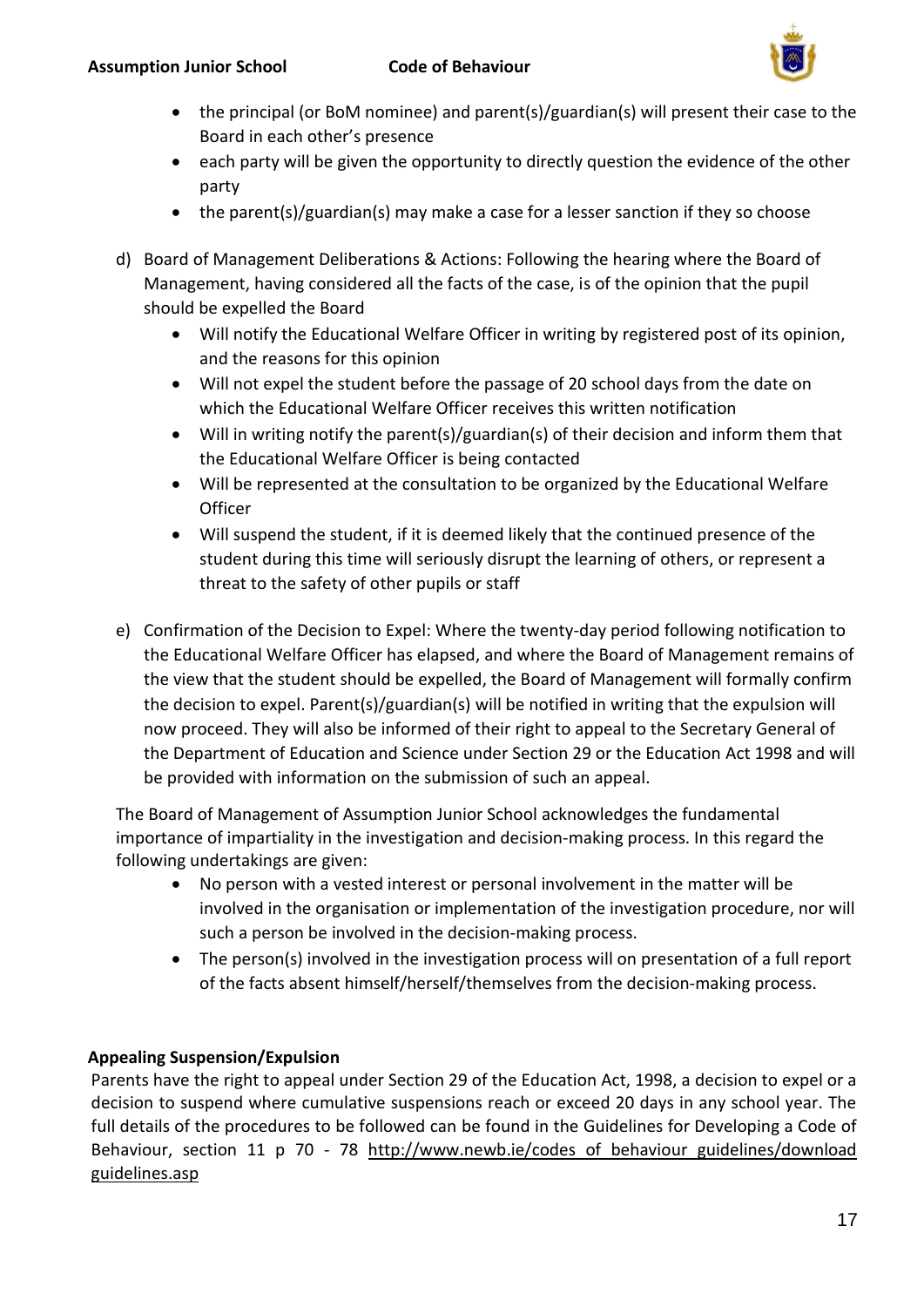

# **Record-keeping**

A standardised record sheet will be used to track an individual pupil's behaviour, when teachers feel that a child is moving from regular minor misdemeanours to regular serious misdemeanours. Such records will contain:

- Incidents of misbehaviour
- interventions used to improve behaviour, including contact with parent(s)/guardian(s) or referral to other agencies
- Evidence of improved behaviour
- Any sanctions imposed, and the reasons they were imposed
- Pupils and parents will be told when a record is being made about behaviour, and the reasons for keeping a record will be explained.

Teachers may also keep records on children to monitor behaviour. When a child is sent to the Principal for a serious misdemeanour, she will record any accounts of the misdemeanour, from the pupil and from others who may be involved.

All records will be kept in accordance with the Data Protection Act 1988 and the Data Protection (Amendment) Act 2003

# **Communication with Parents**

When it comes to behaviour, parents/guardians will be involved at an early stage, rather than as a last resort. Communication will be verbal or written, depending on the circumstances. The staff is willing to meet parents at any mutually agreeable time to discuss any concerns. One aim of the code of behaviour is to provide a clear, consistent method of communication between home and school to inform the parents about their children's behaviour in school.

In situations where there is evidence of serious ongoing emotional and behavioural difficulties, teachers will work with parents/guardians to have their student referred for assessment by the relevant services.

# **CCTV**

In some circumstances CCTV may be used for discipline and health and safety purposes and to prevent bullying.

# **When the code of behaviour applies**

The school's code of behaviour applies during school hours, at all extra-curricular classes or events, at all fund raising and social events organised by the school, on school tours, and at all events organised by, on behalf of, or in the name of Assumption Junior School, whether during school hours or outside of school hours.

# **Bullying**

In dealing with incidences of bullying behaviour, teachers have regard to the school's Anti-Bullying Policy and are drawn up in accordance with Anti Bullying Procedures for Primary Schools (2013).